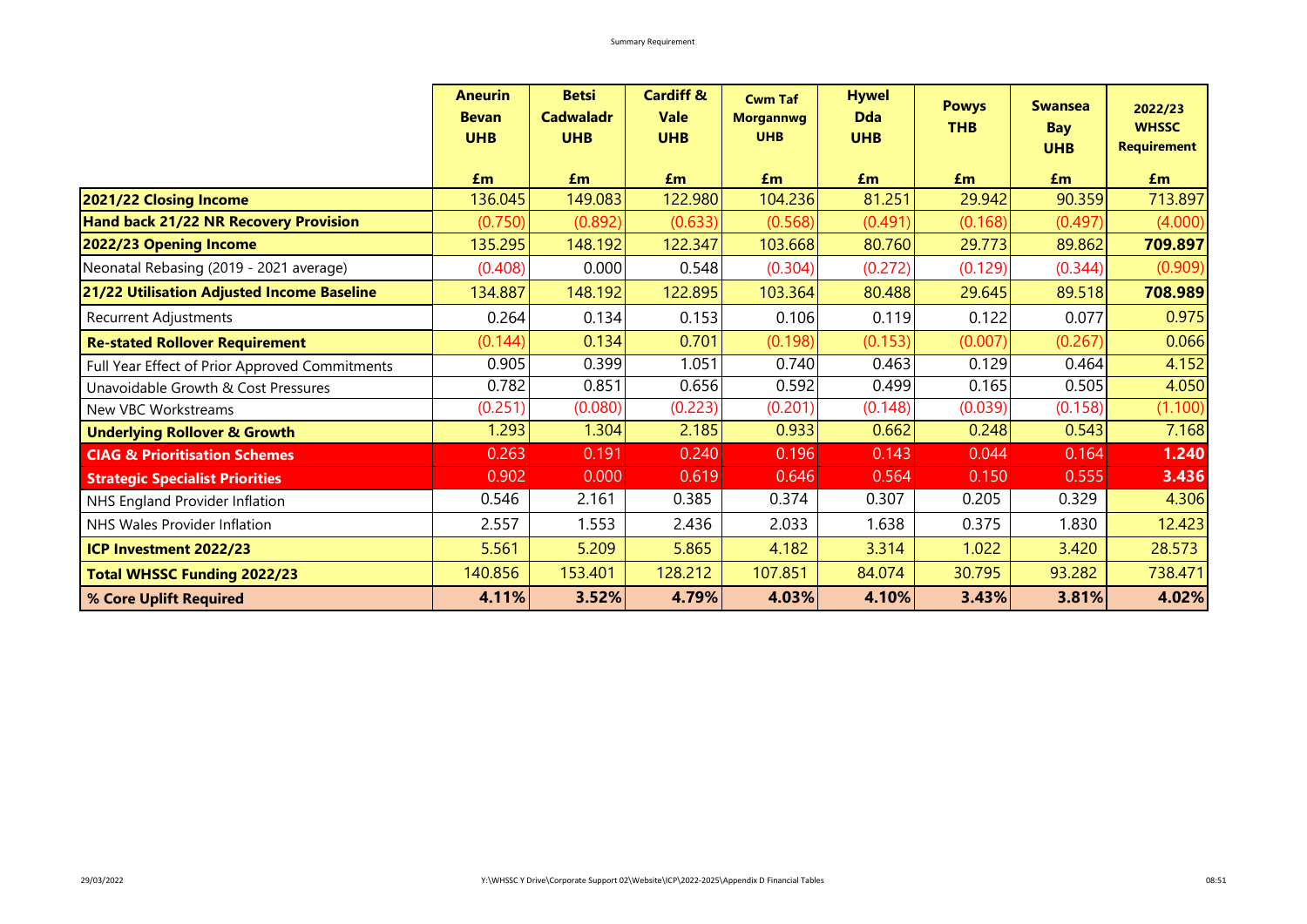# **2022-25 Financial Plan WHSSC ICP Financial Tables Commissioner Split**

## **Income Assumptions**

## **Table 2**

|     |                                                       |                |         | <b>Aneurin</b> | <b>Betsi</b>             | <b>Cardiff</b>           | <b>Cwm Taf</b> | <b>Cwm Taf</b>         | <b>Hywel</b> | <b>Powys</b> | <b>SB</b>      | <b>Total</b>          |
|-----|-------------------------------------------------------|----------------|---------|----------------|--------------------------|--------------------------|----------------|------------------------|--------------|--------------|----------------|-----------------------|
| Ref | Opening Income 2021/22                                | 2022/23        | 2023/24 | <b>Bevan</b>   | <b>Cadwaladr</b>         | and Vale                 |                | (Bridgend)   Morgannwg | <b>Dda</b>   |              |                |                       |
|     |                                                       | £m             | £m      | <b>UHB</b>     | <b>UHB</b>               | <b>UHB</b>               | <b>UHB</b>     | <b>UHB</b>             | <b>UHB</b>   | <b>THB</b>   | <b>UHB</b>     |                       |
|     | 21/22 Opening Income Expections                       | 695.812        |         |                |                          |                          |                |                        |              |              |                |                       |
|     |                                                       |                |         | 131.179        | 149.445                  | 118.352                  |                | 102.251                | 78.875       | 29.091       | 86.619         | 695.812               |
|     | Remove: NR Vertex 20/21 Allocation                    | (19.057)       |         | 3.300          | 4.871                    | 2.661                    |                | $-3.922$               | $-1.748$ -   | 0.545        | 2.011          | (19.057)              |
|     | Remove NR slippage return for MTC                     | 2.935          |         | 0.744          | $\sim$                   | 0.610                    |                | 0.506                  | 0.493        | 0.041        | 0.541          | 2.935                 |
|     | Remove NR slippage return for LTV                     | 0.624          |         | 0.156          | $\blacksquare$           | 0.128                    |                | 0.106                  | 0.103        | 0.018        | 0.113          | 0.624                 |
|     | <b>Remove NR Traumatic Stress</b>                     | (0.447)        |         | 0.082          | 0.090                    | 0.064                    |                | $-0.070$               | $-0.056$ -   | 0.026        | 0.059          | (0.447)               |
|     | Remove NR Vulnerable groups                           | (0.108)        |         | $\sim$         | $\overline{\phantom{a}}$ | $\overline{\phantom{a}}$ |                | $-0.108$               | 0.000        |              | $\blacksquare$ | (0.108)               |
|     | Add: 21/22 Allocation letter Genomics Strategy uplift | 0.431          |         | 0.082          | 0.092                    | 0.062                    |                | 0.069                  | 0.052        | 0.018        | 0.056          | 0.431                 |
|     | Add: 21/22 Allocation Letter Major Trauma FYE uplift  | 0.655          |         | 0.166          | $\blacksquare$           | 0.136                    |                | 0.113                  | 0.110        | 0.009        | 0.121          | 0.655                 |
|     | 21/22 EASC ICP investment                             | 0.000          |         | 0.000          | 0.000                    | 0.000                    |                | 0.000                  | 0.000        | 0.000        | 0.000          | 0.000                 |
|     | 21/22 WHSSC ICP investment                            | 33.052         |         | 7.100          | 4.507                    | 6.418                    |                | 5.292                  | 3.422        | 1.336        | 4.978          | 33.052                |
|     |                                                       |                |         |                |                          |                          |                |                        |              |              |                | 0.000                 |
|     |                                                       |                |         |                |                          |                          |                |                        |              |              |                | 0.000                 |
|     |                                                       |                |         |                |                          |                          |                |                        |              |              |                | $\frac{0.000}{0.000}$ |
|     |                                                       | 713.897        |         | 136.045        | 149.083                  | 122.980                  | 0.000          | 104.236                | 81.251       | 29.942       | 90.359         | 0.000<br>713.897      |
|     | Opening Income April 2021 (Pre riskshare adj)         |                |         |                |                          |                          |                |                        |              |              |                |                       |
|     |                                                       |                |         |                |                          |                          |                |                        |              |              |                | 0.000000              |
|     |                                                       |                |         |                |                          |                          |                |                        |              |              |                | 0.000000              |
|     | Opening Income April 2021 (Pre riskshare adj)         | 713.897        |         | 136.045        | 149.083                  | 122.980                  |                | 104.236                | 81.251       | 29.942       | 90.359         | 713.897               |
|     |                                                       | $\blacksquare$ |         |                |                          |                          |                |                        |              |              |                | $\sim$ 10 $\pm$       |
|     | <b>Opening Income April 2020</b>                      | 713.897        |         | 136.045        | 149.083                  | 122.980                  |                | 104.236                | 81.251       | 29.942       | 90.359         | 713.897               |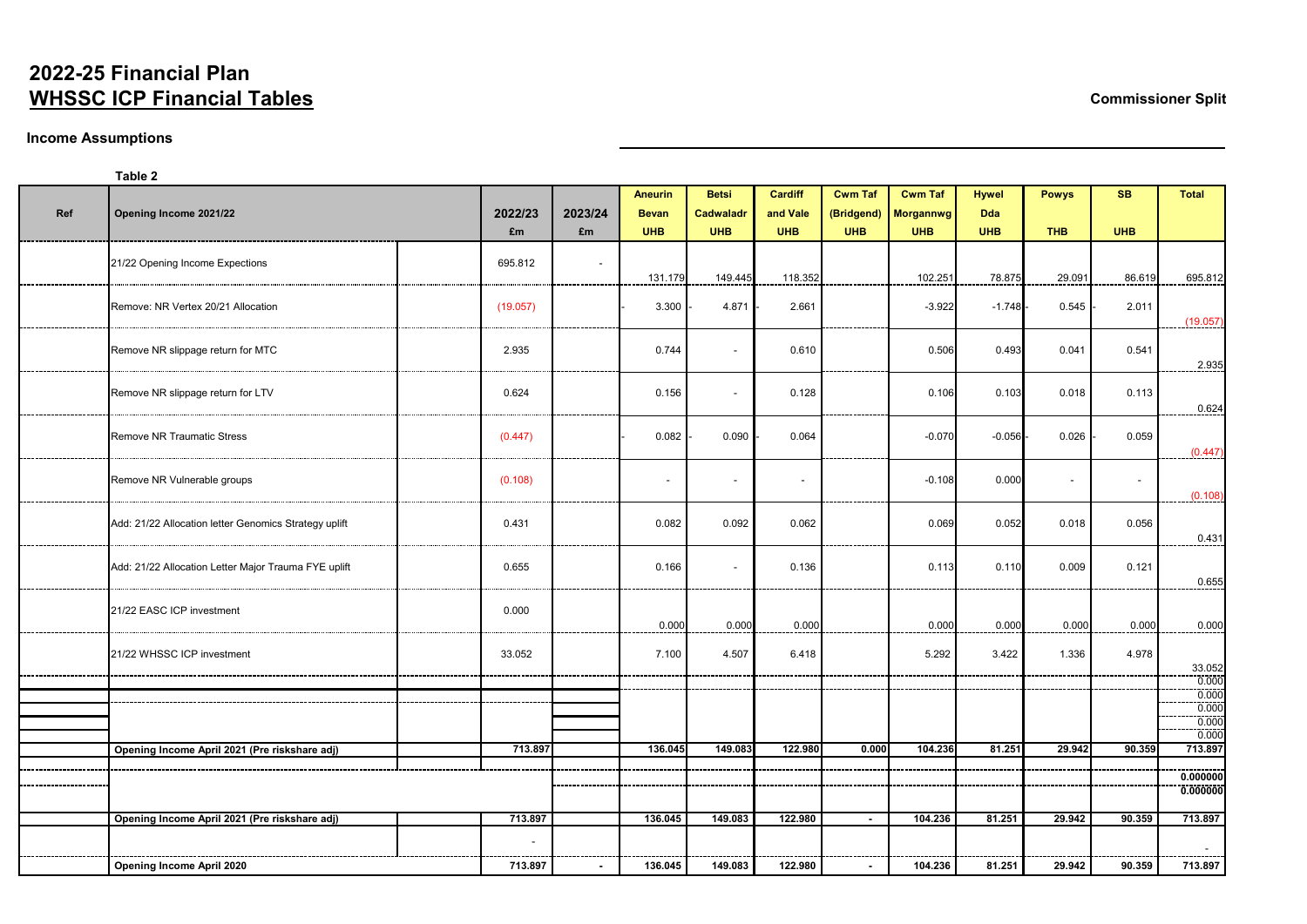## **Riskshare Tables Commissioner Split**

### **Table 3a**

| <b>Reported Financial Position</b> | 2022/23<br>£m | 2023/24<br>£m | 2024/25<br>£m |
|------------------------------------|---------------|---------------|---------------|
| M6 Reported Position               | (9.765)       | (9.765)       | (9.765)       |
| 20/21 Non recurrent writebacks     | 2.399         | 2.399         | 2.399         |
| <b>Reported Financial Position</b> | (7.365)       | (7.365)       | (7.365)       |

| .                                  |         |         |         |                   |                                |            |              |              |                             |            |               |         |              |              |
|------------------------------------|---------|---------|---------|-------------------|--------------------------------|------------|--------------|--------------|-----------------------------|------------|---------------|---------|--------------|--------------|
|                                    |         |         |         |                   |                                | <b>SB</b>  | Aneurin      | <b>Betsi</b> | <b>Cardiff</b>              | <b>CT</b>  | Cwm Taf Hywel |         | <b>Powys</b> | <b>Total</b> |
| <b>Reported Financial Position</b> | 2022/23 | 2023/24 | 2024/25 | <b>Split Code</b> |                                |            | <b>Bevan</b> | Cadwaladr    | and Vale Bridgend Morgannwg |            |               | Dda N   |              |              |
|                                    | £m      | £m      | £m      |                   |                                | <b>UHB</b> | <b>UHB</b>   | <b>UHB</b>   | <b>UHB</b>                  | <b>UHB</b> | <b>UHB</b>    | UHB     | <b>THB</b>   |              |
| M6 Reported Position               |         | (9.765) | (9.765) |                   | M6 Reported                    | (0.832)    | (1.797)      | (2.680)      | (1.914)                     |            |               | (0.816) |              | (9.765)      |
| 20/21 Non recurrent writebacks     | 2.399   | 2.399   | 2.399   |                   | 19/20 Non recurrent writebacks | 0.231      | 0.423        | 0.452        | 0.674                       | 0.000      | 0.284         | 0.205   | 0 131        | 2.399        |
| <b>Reported Financial Position</b> | (7.365) | (7.365) | (7.365) |                   |                                | (0.601)    | (1.374)      | (2.228)      | (1.240)                     |            | (1.076)       | (0.611) | (0.235)      | (7.365)      |
|                                    |         |         |         |                   |                                |            |              |              |                             |            |               |         |              |              |

### **Table 3c**

| <b>Full Year Effect of Prior Year Developments</b>                   | 2022/23<br>£m | 2023/24<br>£m | 2024/25<br>£m |
|----------------------------------------------------------------------|---------------|---------------|---------------|
| PET new indications & growth                                         |               |               |               |
| <b>PET</b> Indications                                               | 0.425         | 0.425         | 0.425         |
| Paediatric Neurology                                                 | 0.300         | 0.400         | 0.400         |
| Neuropsychiatry                                                      | 0.077         | 0.077         | 0.077         |
| Paediatric Gastroenterology                                          | 0.263         | 0.300         | 0.300         |
| <b>Intestinal Failure</b>                                            | 0.263         | 0.300         | 0.300         |
| Prosthetic and Amputee Rehab                                         | 0.042         | 0.042         | 0.042         |
| SABR for Oligometastatic Disease and HCC                             | 0.387         | 0.387         | 0.387         |
| Paediatric Rheumatology                                              | 0.190         | 0.225         | 0.225         |
| <b>Tuberous Sclerosis</b>                                            | 0.048         | 0.048         | 0.048         |
| <b>Clinical Immunology Paediatrics</b>                               | 0.035         | 0.035         | 0.035         |
| Paediatric Radiology                                                 | 0.150         | 0.300         | 0.300         |
| <b>HDR Brachytherapy</b>                                             | 0.100         | 0.100         | 0.100         |
| Cardiac MRI - funded through risks                                   | 0.125         | 0.200         | 0.200         |
| <b>Inherited Cardiac Conditions</b>                                  | 0.051         | 0.051         | 0.051         |
| Neurosurgery Oncology Service                                        | 0.225         | 0.300         | 0.300         |
| <b>Relocation of Rehabilitation Services</b>                         | 0.188         | 0.188         | 0.188         |
| All Wales Gender Service                                             | 0.460         | 0.920         | 0.920         |
| WBS EU Directive (IVDD/IVDR) Regulation                              | 0.500         | 0.500         | 0.500         |
| Spinal Rehabilitation                                                | 0.324         | 0.648         | 0.648         |
| Stem Cell Transplantation for adults with sickle cell disease        |               |               |               |
| GammaCore for cluster headaches                                      |               |               |               |
| Stem cell transplantation for relapsing remitting multiple sclerosis |               |               |               |
| <b>Total Full Year Effect of Prior Year Developments</b>             | 4.152         | 5.446         | 5.446         |

|                                                                      |         |                          |         |                   |                                                                   | <b>ABM</b>        | <b>Aneurin</b>           | <b>Betsi</b> | <b>Cardiff</b> | <b>Cwm Taf</b> | Cwm        | <b>Hywel</b> | <b>Powys</b> | <b>Total</b>   |
|----------------------------------------------------------------------|---------|--------------------------|---------|-------------------|-------------------------------------------------------------------|-------------------|--------------------------|--------------|----------------|----------------|------------|--------------|--------------|----------------|
| <b>Full Year Effect of Prior Year Developments</b>                   | 2022/23 | 2023/24                  | 2024/25 | <b>Split Code</b> |                                                                   |                   | <b>Bevan</b>             | Cadwaladr    | and Vale       | (Bridgend)     | <b>Taf</b> | <b>Dda</b>   |              |                |
|                                                                      | £m      | £m                       | £m      |                   |                                                                   | <b>UHB</b>        | <b>UHB</b>               | <b>UHB</b>   | <b>UHB</b>     | <b>UHB</b>     | <b>UHB</b> | <b>UHB</b>   | <b>THB</b>   |                |
| PET new indications & growth                                         |         |                          |         | 187               | Eculizumab<br><b>IPM</b>                                          | 0.000             |                          |              |                |                |            |              |              | <b>Service</b> |
| <b>PET</b> Indications                                               | 0.425   | 0.425                    | 0.425   | 187               | IPM Eculizumab                                                    | 0.053             | 0.080                    | 0.095        | 0.067          |                | 0.060      | 0.052        | 0.018        | 0.425          |
| Paediatric Neurology                                                 | 0.300   | 0.400                    | 0.400   | 36                | Cardiff & Vale Paediatric Neurology                               | 0.011             | 0.070                    |              | 0.153          |                | 0.047      | 0.016        | 0.003        | 0.300          |
| Neuropsychiatry                                                      | 0.077   | 0.077                    | 0.077   | 58                | Cardiff & Vale Neuropsychiatry                                    | 0.010             | 0.018                    | 0.002        | 0.032          |                | 0.007      | 0.006        | 0.002        | 0.077          |
| Paediatric Gastroenterology                                          | 0.263   | 0.300                    | 0.300   |                   | Cardiff & Vale Paediatric Gastroenterology                        | 0.005             | 0.074                    |              | 0.131          |                | 0.041      | 0.002        | 0.008        | 0.263          |
| <b>Intestinal Failure</b>                                            | 0.263   | 0.300                    | 0.300   |                   | Cardiff & Vale Home TPN                                           | 0.006             | 0.049                    | $\sim$       | 0.096          |                | 0.078      | 0.028        | 0.005        | 0.263          |
| Prosthetic and Amputee Rehab                                         | 0.042   | 0.042                    | 0.042   | 189               | IPM ALAS (War veterans)                                           | 0.005             | 0.008                    | 0.009        | 0.007          |                | 0.006      | 0.005        | 0.002        | 0.042          |
| SABR for Oligometastatic Disease and HCC                             | 0.387   | 0.387                    | 0.387   | 187               | IPM Eculizumab                                                    | 0.048             | 0.072                    | 0.086        | 0.061          |                | 0.055      | 0.047        | 0.016        | 0.387          |
| Paediatric Rheumatology                                              | 0.190   | 0.225                    | 0.225   | 33 <sup>°</sup>   | Cardiff & Vale Paediatric Rheumatology                            | 0.03 <sup>′</sup> | 0.047                    |              | 0.040          |                | 0.036      | 0.031        | 0.005        | 0.190          |
| <b>Tuberous Sclerosis</b>                                            | 0.048   | 0.048                    | 0.048   |                   | Cardiff & Vale Medical Genetics                                   | 0.006             | 0.009                    | 0.011        | 0.008          |                | 0.007      | 0.006        | 0.002        | 0.048          |
| <b>Clinical Immunology Paediatrics</b>                               | 0.035   | 0.035                    | 0.035   |                   | Cardiff & Vale Clinical Immunology                                | 0.006             | 0.009                    |              | 0.007          |                | 0.007      | 0.006        | 0.001        | 0.035          |
| Paediatric Radiology                                                 | 0.150   | 0.300                    | 0.300   | 332               | Cardiff & Vale Paediatric Radiology                               | 0.019             | 0.043                    | $\sim$       | 0.039          |                | 0.032      | 0.016        | 0.001        | 0.150          |
| <b>HDR Brachytherapy</b>                                             | 0.100   | 0.100                    | 0.100   | 187               | IPM Eculizumab                                                    | 0.012             | 0.019                    | 0.022        | 0.016          |                | 0.014      | 0.012        | 0.004        | 0.100          |
| Cardiac MRI - funded through risks                                   | 0.125   | 0.200                    | 0.200   |                   | Cardiff & Vale ACHD                                               | 0.01              | 0.023                    | 0.028        | 0.020          |                | 0.018      | 0.015        | 0.005        | 0.125          |
| <b>Inherited Cardiac Conditions</b>                                  | 0.051   | 0.051                    | 0.051   | 68                | <b>ABMU</b><br>Cardiology                                         | $0.02^{\circ}$    | 0.000                    | 0.000        | 0.001          |                | 0.005      | 0.022        | 0.001        | 0.051          |
| Neurosurgery Oncology Service                                        | 0.225   | 0.300                    | 0.300   |                   | Cardiff & Vale Neurosurgery                                       | 0.035             | 0.053                    | 0.001        | 0.050          |                | 0.052      | 0.030        | 0.004        | 0.225          |
| <b>Relocation of Rehabilitation Services</b>                         | 0.188   | 0.188                    | 0.188   |                   | Cardiff & Vale Neuro Rehab                                        | 0.000             | 0.060                    |              | 0.088          |                | 0.037      | 0.002        | 0.000        | 0.188          |
| All Wales Gender Service                                             | 0.460   | 0.920                    | 0.920   | 204               | Mental Health Gender                                              | 0.057             | 0.086                    | 0.103        | 0.073          |                | 0.065      | 0.057        | 0.019        | 0.460          |
| WBS EU Directive (IVDD/IVDR) Regulation                              | 0.500   | 0.500                    | 0.500   | 317               | 2020/21 Plan Developments Mholesale Commercial Products Riskshare | 0.074             | 0.114                    | 0.042        | 0.094          |                | 0.085      | 0.072        | 0.020        | 0.500          |
| Spinal Rehabilitation                                                | 0.324   | 0.648                    | 0.648   |                   | Cardiff & Vale Spinal Iniuries                                    | 0.048             | 0.069                    | $\sim$       | 0.069          |                | 0.088      | 0.038        | 0.012        | 0.324          |
| Stem Cell Transplantation for adults with sickle cell disease        |         | $\overline{\phantom{a}}$ |         | 282               | 2018/19 Plan Reserves Contingency for in year plan pressures      | 0.000             |                          |              |                |                |            |              |              | $\sim$         |
| GammaCore for cluster headaches                                      |         | $\overline{a}$           | $\sim$  | 282               | 2018/19 Plan Reserves Contingency for in year plan pressures      | 0.000             | $\overline{\phantom{0}}$ | $\sim$       | $\sim$         |                |            |              |              | $\sim$         |
| Stem cell transplantation for relapsing remitting multiple sclerosis |         | $\sim$                   | $\sim$  | 282               | 2018/19 Plan Reserves Contingency for in year plan pressures      | 0.000             |                          | $\sim$       | $\sim$         |                |            |              |              | $\sim$         |
| <b>Total Full Year Effect of Prior Year Developments</b>             | 4.152   | 5.446                    | 5.446   |                   |                                                                   | 0.464             | 0.905                    | 0.399        | 1.051          |                | 0.740      | 0.463        | 0.129        | 4.152          |

#### **Table 3d**

| Recurrent performance adjustment                 | 2022/23<br>£m | 2023/24<br>£m | 2024/25<br>£m |
|--------------------------------------------------|---------------|---------------|---------------|
|                                                  |               |               |               |
| Gender                                           | 0.350         | 0.500         | 0.500         |
| NHS Blood & Transplant                           | 0.274         | 0.274         | 0.274         |
| University Hospitals of North Midlands NHS Trust | 0.104         | 0.104         | 0.104         |
| DRC Staff Resource uplift                        | 0.247         | 0.247         | 0.247         |
| <b>TAVI</b>                                      | 0.791         | 0.791         | 0.791         |
| <b>Thoracic Surgery</b>                          | 0.063         | 0.063         | 0.063         |
| <b>Paediatrics Renal</b>                         | 0.160         | 0.160         | 0.160         |
| Paediatrics Oncology                             | 0.300         | 0.300         | 0.300         |
| <b>RF Ablation - Barretts Oesophagus</b>         | 0.321         | 0.321         | 0.321         |
| <b>TAVI</b>                                      | 0.397         | 0.397         | 0.397         |
| Lymphoma Panel                                   | 0.220         | 0.220         | 0.220         |
| NR Underperformance adjustment                   | 2.252         |               |               |
| <b>Total Recurrent Performance Adiustment</b>    | 0.975         | 3.377         | 3.377         |

| -------                                          |         |         |         |                   |                                                                          |                |                |              |                |                |            |              |              |         |
|--------------------------------------------------|---------|---------|---------|-------------------|--------------------------------------------------------------------------|----------------|----------------|--------------|----------------|----------------|------------|--------------|--------------|---------|
|                                                  |         |         |         |                   |                                                                          | <b>ABM</b>     | <b>Aneurin</b> | <b>Betsi</b> | <b>Cardiff</b> | <b>Cwm Taf</b> | Cwm        | <b>Hywel</b> | <b>Powys</b> | Total   |
| Recurrent performance adjustment                 | 2022/23 | 2023/24 | 2024/25 | <b>Split Code</b> |                                                                          |                | <b>Bevan</b>   | Cadwaladr    | and Vale       | (Bridgend)     | Taf        | <b>Dda</b>   |              |         |
|                                                  | £m      | £m      | £m      |                   |                                                                          | <b>UHB</b>     | <b>UHB</b>     | <b>UHB</b>   | <b>UHB</b>     | <b>UHB</b>     | <b>UHB</b> | <b>UHB</b>   | <b>THB</b>   |         |
|                                                  |         |         |         |                   |                                                                          |                |                |              |                |                |            |              |              |         |
| Gender                                           | 0.350   | 0.500   | 0.500   |                   | 204 Mental Health Gender                                                 | 0.043          | 0.066          | 0.078        | 0.055          | 0.000          | 0.050      | 0.043        | 0.015        | 0.350   |
| NHS Blood & Transplant                           | 0.274   | 0.274   | 0.274   |                   | 320 Non Welsh SLAs NHS Blood & Transplant                                | 0.002          | 0.153          | 0.000        | 0.053          | 0.000          | 0.022      | 0.044        | 0.000        | 0.274   |
| University Hospitals of North Midlands NHS Trust | 0.104   | 0.104   | 0.104   |                   | 179 Non Welsh SLAs University Hospitals of North Staffordshire NHS Trust | $0.00^{\circ}$ | 0.001          | 0.000        | 0.002          | 0.000          | 0.001      | 0.004        | 0.095        | 0.104   |
| DRC Staff Resource uplift                        | 0.247   | 0.247   | 0.247   |                   | 310 DRC WHSSC - Core Staffing                                            | 0.030          | 0.045          | 0.056        | 0.043          | 0.011          | 0.022      | 0.028        | 0.012        | 0.247   |
| <b>TAVI</b>                                      | 0.791   | 0.791   | 0.791   |                   | 6 Cardiff & Vale Cardiac Surgery-TAVI                                    | 0.000          | 0.407          | 0.000        | 0.268          | 0.000          | 0.090      | 0.000        | 0.026        | 0.791   |
| <b>Thoracic Surgery</b>                          | 0.063   | 0.063   | 0.063   |                   | 11 Cardiff & Vale Thoracic Surgery                                       | 0.001          | 0.021          | 0.000        | 0.025          | 0.000          | 0.014      | 0.002        | 0.001        | 0.063   |
| Paediatrics Renal                                | 0.160   | 0.160   | 0.160   |                   | 34 Cardiff & Vale Paediatric Renal                                       | 0.013          | 0.028          | 0.000        | 0.070          | 0.000          | 0.041      | 0.006        | 0.001        | 0.160   |
| Paediatrics Oncology                             | 0.300   | 0.300   | 0.300   |                   | 35 Cardiff & Vale Paediatric Oncology                                    | 0.038          | 0.087          | 0.000        | 0.078          | 0.000          | 0.064      | 0.031        | 0.002        | 0.300   |
| RF Ablation - Barretts Oesophagus                | 0.321   | 0.321   | 0.321   |                   | 57 Cardiff & Vale Hepatology                                             | 0.053          | 0.080          | 0.000        | 0.067          | 0.000          | 0.060      | 0.052        | 0.009        | 0.321   |
| <b>TAVI</b>                                      | 0.397   | 0.397   | 0.397   |                   | 67 ABMU TAVI                                                             | 0.205          | 0.002          | 0.000        | 0.009          | 0.000          | 0.017      | 0.160        | 0.005        | 0.397   |
| Lymphoma Panel                                   | 0.220   | 0.220   | 0.220   |                   | 30 Cardiff & Vale Lymphoma Panel                                         | 0.027          | 0.041          | 0.049        | 0.035          | 0.000          | 0.031      | 0.027        | 0.009        | 0.220   |
| NR Underperformance adjustment                   | 2.252   |         |         |                   | Custom to negate recurrent performance provision                         | (0.337)        | (0.665)        | (0.049)      | (0.551)        | 0.000          | (0.317)    | (0.279)      | (0.053)      | (2.252) |
| <b>Total Recurrent Performance Adjustment</b>    | 0.975   | 3.377   | 3.377   |                   |                                                                          | 0.077          | 0.264          | 0.134        | 0.153          | 0.011          | 0.095      | 0.119        | 0.122        | 0.975   |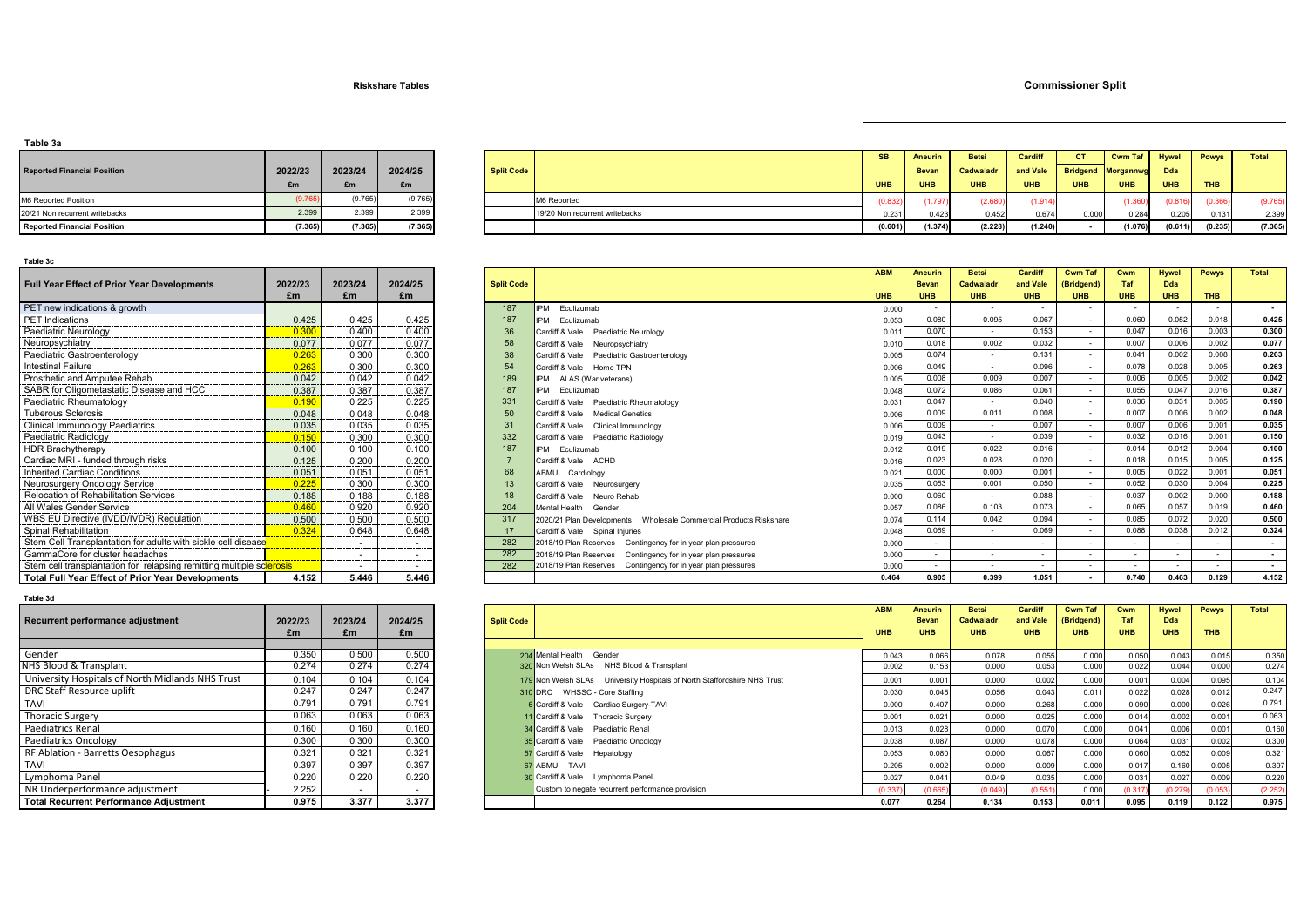# **2022-25 Financial Plan WHSSC ICP Financial Tables** Table 4

| Welsh Inflation        | Table 4a - Welsh Inflation @ 2% |                               |         |         |         |
|------------------------|---------------------------------|-------------------------------|---------|---------|---------|
|                        |                                 |                               | 2022/23 | 2023/24 | 2024/25 |
| <b>Provider</b>        | Service                         | <b>Annual Budget Table 3a</b> | £m      | £m      | £m      |
| <b>Welsh Providers</b> | <b>Inflation</b>                |                               | 12.423  | 12.423  | 12.423  |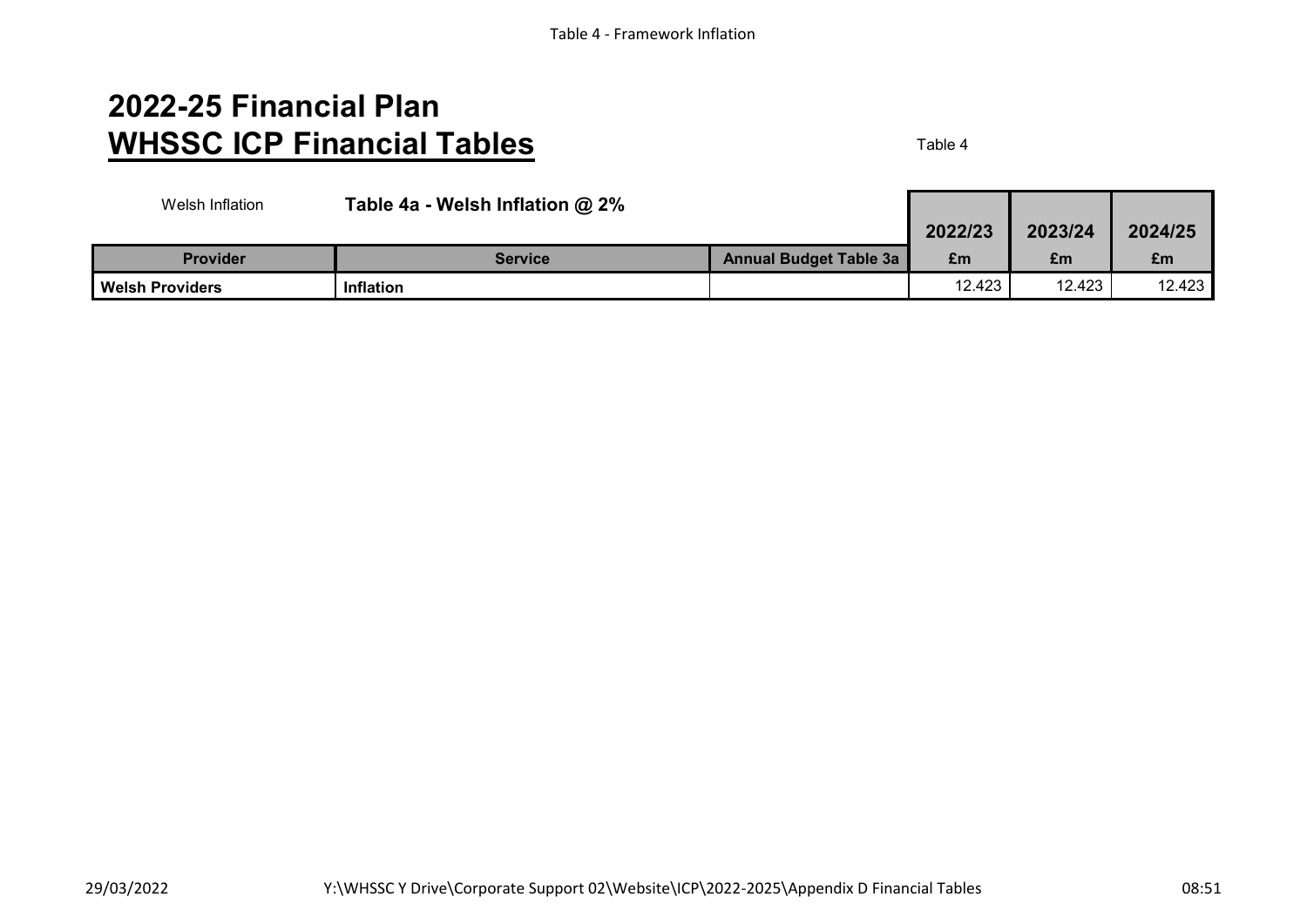## **2022-25 Financial Plan WHSSC ICP Financial Tables Commissioner Split Commissioner Split**

#### **Re-Commissioning Workstreams**

#### **Table 5**

| Ref | Value Based Commissioning Workstreams   | 2022/23       | 2023/24 | 2024/25                             | <b>ABM</b> | Aneurin<br><b>Bevan</b> | <b>Betsi</b><br>Cadwaladr | Cardiff<br>and Vale | <b>Cwm Taf</b><br>(Bridgend) | <b>Cwm Taf</b><br><b>Morgannwg</b> | <b>Hywel</b><br>Dda | <b>Powys</b> | <b>Total</b> |
|-----|-----------------------------------------|---------------|---------|-------------------------------------|------------|-------------------------|---------------------------|---------------------|------------------------------|------------------------------------|---------------------|--------------|--------------|
|     |                                         | £m            | £m      | £m                                  | <b>UHB</b> | <b>UHB</b>              | <b>UHB</b>                | <b>UHB</b>          | <b>UHB</b>                   | <b>UHB</b>                         | <b>UHB</b>          | <b>THB</b>   |              |
|     | Cystic Fibrosis savings                 | 20.50         |         |                                     | (0.070)    | (0.123)                 | (0.002)                   | (0.116)             |                              | (0.109)                            | (0.063)             | (0.017)      | (0.500)      |
|     | Neonatal out of area capacity transfers | -----------   |         | 0.50<br>and the company's company's | (0.045)    | (0.062)                 |                           | (0.051)             |                              | (0.042)                            | (0.041)             | (0.007)      | (0.250)      |
|     | New PAS Rebates                         | ------------- |         | 0.350                               | (0.043)    | (0.066)                 | (0.078)                   | (0.055,             |                              | (0.050)                            | (0.043)             | (0.015)      | (0.350)      |
|     |                                         |               |         |                                     |            |                         |                           |                     |                              |                                    |                     |              |              |
|     | <b>Total VBC</b>                        |               | (0.850) | (0.850)                             | (0.158)    | (0.251)                 | (0.080)                   | (0.223)             |                              | (0.201)                            | (0.148)             | (0.039)      | (1.100)      |

| 22/23   | 2023/24 | 2024/25 | <b>ABM</b> | <b>Aneurin</b><br><b>Bevan</b> | <b>Betsi</b><br><b>Cadwaladr</b> | Cardiff<br>and Vale | <b>Cwm Taf</b><br>(Bridgend) | <b>Cwm Taf</b><br><b>Morgannwg</b> | <b>Hywel</b><br><b>Dda</b> | <b>Powys</b> | <b>Total</b> |
|---------|---------|---------|------------|--------------------------------|----------------------------------|---------------------|------------------------------|------------------------------------|----------------------------|--------------|--------------|
| £m      | £m      | £m      | <b>UHB</b> | <b>UHB</b>                     | <b>UHB</b>                       | <b>UHB</b>          | <b>UHB</b>                   | <b>UHB</b>                         | <b>UHB</b>                 | THB          |              |
| (0.500) |         |         | (0.070)    | (0.123)                        | (0.002)                          | (0.116)             |                              | (0.109)                            | (0.063)                    | (0.017)      | (0.500)      |
| (0.250) | (0.500) | (0.500) | (0.045)    | (0.062)                        |                                  | (0.051)             |                              | (0.042)                            | (0.041)                    | (0.007)      | (0.250)      |
| (0.350) | (0.350) | (0.350) | (0.043)    | (0.066)                        | (0.078)                          | (0.055)             |                              | (0.050)                            | (0.043)                    | (0.015)      | (0.350)      |
|         |         |         |            |                                |                                  |                     |                              |                                    |                            |              |              |
| (1.100) | (0.850) | (0.850) | (0.158)    | (0.251)                        | (0.080)                          | (0.223)             |                              | (0.201)                            | (0.148)                    | (0.039)      | (1.100)      |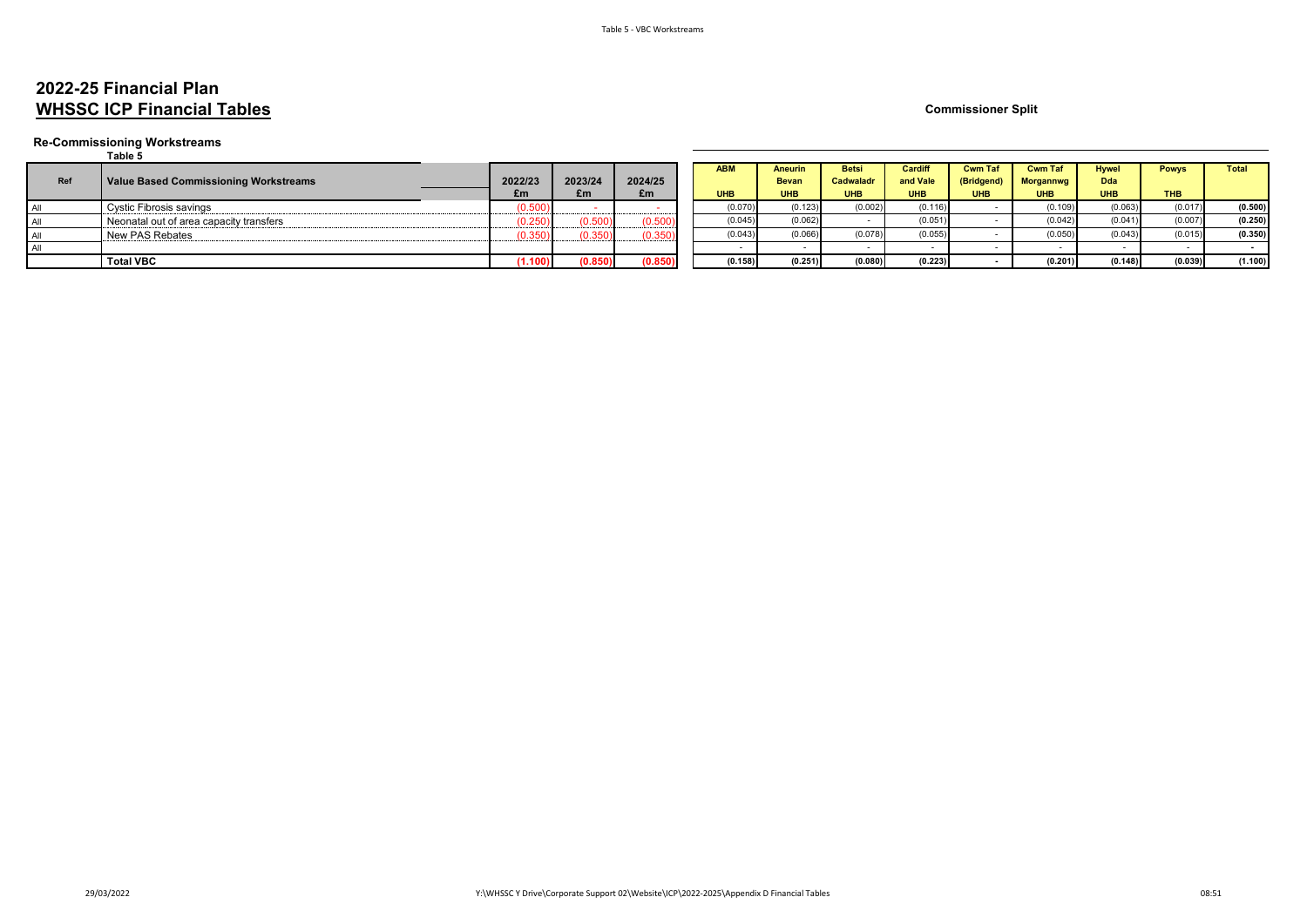## **2022-25 Financial Plan**

**WHSSC ICP Financial Tables Riskshare Tables Commissioner Split**

|                     | Table 6a                                        |                          |         |         |                   |                                                            | <b>ABM</b> | <b>Aneurin</b>           | <b>Betsi</b>             | Cardiff                  | <b>Bridgend</b> Cwm Taf  |                          | <b>Hywel</b>             | <b>Powys</b>             | Total            |
|---------------------|-------------------------------------------------|--------------------------|---------|---------|-------------------|------------------------------------------------------------|------------|--------------------------|--------------------------|--------------------------|--------------------------|--------------------------|--------------------------|--------------------------|------------------|
|                     |                                                 |                          |         |         |                   |                                                            |            |                          |                          |                          |                          |                          |                          |                          |                  |
| Ref                 | <b>Unavoidable Growth</b>                       | 2022/23                  | 2023/24 | 2024/25 | <b>Split Code</b> |                                                            |            | <b>Bevan</b>             | Cadwaladr                | and Vale                 |                          | <b>Morgannwd</b>         | <b>Dda</b>               |                          |                  |
|                     |                                                 | £m                       | £m      | £m      |                   |                                                            | <b>UHB</b> | <b>UHB</b>               | <b>UHB</b>               | <b>UHB</b>               |                          | <b>UHB</b>               | <b>UHB</b>               | <b>THB</b>               |                  |
| PET                 | PET Scan volume                                 | 0.250                    | 0.500   | 0.750   |                   | 187 IPM - Eculizumab                                       | 0.031      | 0.047                    | 0.056                    | 0.040                    | ÷.                       | 0.036                    | 0.031                    | 0.011                    | 0.250            |
| <b>IPM</b>          | IPC High Cost Drugs growth                      | 0.750                    | 1.500   | 2.250   |                   | 187 IPM - Eculizumab                                       | 0.093      | 0.141                    | 0.167                    | 0.119                    | $\sim$                   | 0.107                    | 0.092                    | 0.032                    | 0.750            |
| Cardiff             | Paediatric Oncology growth @ 2%                 | 0.200                    | 0.200   | 0.200   |                   | 35 Cardiff & Vale - Paediatric Oncology                    | 0.025      | 0.058                    |                          | 0.052                    |                          | 0.043                    | 0.021                    | 0.001                    | 0.200            |
| Renal               | ISP contract inflation                          | 0.800                    | 1.000   | 1.500   |                   | 261 Prior Year Developments up to 2016/17 - Dialysis Growt | 0.097      | 0.150                    | 0.183                    | 0.120                    | 0.036                    | 0.077                    | 0.101                    | 0.036                    | 0.800            |
| Cardiff             | Genetic Test Directory                          |                          | 0.200   | 0.200   | 263               | Prior Year Developments up to 2016/17 - Genetics - New     | $\sim$ $-$ | $\sim$                   | $\sim$                   | $\overline{\phantom{a}}$ | $\sim$                   | $\sim$                   | $\sim$                   | $\sim$                   | $\sim$           |
| <b>SB</b>           | Maior Trauma (plastics)                         |                          | 0.248   | 0.248   |                   | 316 2020/21 Plan Developments - Major Trauma updated Pov   | $\sim$     | $\sim$                   | $\overline{\phantom{a}}$ | $\sim$                   | $\sim$                   | $\sim$                   | $\sim$                   | $\sim$                   | $\sim$           |
| Cardiff & SB        | Thoracic SOC standards                          |                          | 0.500   | 1.000   |                   | 38 Cardiff & Vale - Paediatric Gastroenterology            | $\sim$     | $\sim$                   | $\sim$                   | $\overline{\phantom{a}}$ | $\overline{\phantom{a}}$ | $\sim$                   | $\overline{\phantom{a}}$ | $\sim$                   | $\sim$           |
|                     | Thoracic SOC standards                          |                          | 0.500   | 1.000   |                   |                                                            |            |                          |                          |                          |                          |                          |                          |                          |                  |
|                     |                                                 |                          |         |         |                   |                                                            |            |                          |                          |                          |                          |                          |                          |                          |                  |
|                     | <b>Total Unavoidable Growth</b>                 | 2.000                    | 4.648   | 7.148   |                   |                                                            | 0.247      | 0.396                    | 0.405                    | 0.330                    | 0.036                    | 0.262                    | 0.245                    | 0.079                    | 2.000            |
|                     |                                                 |                          |         |         |                   |                                                            |            |                          |                          |                          |                          |                          |                          |                          |                  |
|                     |                                                 |                          |         |         |                   |                                                            | <b>ABM</b> | <b>Aneurin</b>           | <b>Betsi</b>             | Cardiff                  | <b>Bridgend</b>          | Cwm                      | <b>Hywel</b>             | <b>Powys</b>             | Total            |
|                     |                                                 |                          |         |         |                   |                                                            |            |                          |                          |                          |                          |                          |                          |                          |                  |
| Ref                 | <b>NHS England New Tariff</b>                   | 2019/20                  | 2020/21 | 2021/22 | <b>Split Code</b> |                                                            |            | <b>Bevan</b>             | Cadwaladr                | and Vale                 |                          | Taf                      | <b>Dda</b>               |                          |                  |
|                     |                                                 |                          |         |         |                   |                                                            |            |                          |                          |                          |                          |                          |                          |                          |                  |
|                     |                                                 | £m                       | £m      | £m      |                   |                                                            | <b>UHB</b> | <b>UHB</b>               | <b>UHB</b>               | <b>UHB</b>               |                          | <b>UHB</b>               | <b>UHB</b>               | <b>THB</b>               |                  |
| <b>NHS England</b>  | CQUINs element estimate                         |                          |         |         |                   | CQUIN uplift 1.25%                                         |            |                          |                          |                          |                          |                          |                          |                          | $\sim$ $-$       |
|                     | Total                                           | $\overline{\phantom{a}}$ |         |         |                   |                                                            | $\sim$     | $\overline{\phantom{a}}$ | $\overline{\phantom{a}}$ | $\overline{\phantom{a}}$ | $\overline{\phantom{a}}$ | $\overline{\phantom{a}}$ | $\overline{\phantom{a}}$ | $\overline{\phantom{a}}$ | $\sim$           |
|                     | Table 6b                                        |                          |         |         |                   |                                                            |            |                          |                          |                          |                          |                          |                          |                          |                  |
|                     |                                                 |                          |         |         |                   |                                                            | <b>ABM</b> | <b>Aneurin</b>           | <b>Betsi</b>             | Cardiff                  | <b>Bridgend</b>          | Cwm                      | <b>Hywel</b>             | <b>Powys</b>             | Total            |
| <b>Planning Ref</b> |                                                 |                          |         |         |                   |                                                            |            |                          |                          |                          |                          | Taf                      |                          |                          |                  |
|                     | <b>Emerging Service Risks</b>                   | 2022/23                  | 2023/24 | 2024/25 | <b>Split Code</b> |                                                            |            | <b>Bevan</b>             | Cadwaladı                | and Vale                 |                          |                          | Dda                      |                          |                  |
|                     |                                                 | £m                       | £m      | £m      |                   |                                                            | <b>UHB</b> | <b>UHB</b>               | <b>UHB</b>               | <b>UHB</b>               |                          | <b>UHB</b>               | <b>UHB</b>               | <b>THB</b>               |                  |
| All Wales           | Welsh Eye Service                               | 0.050                    | 0.050   | 0.050   | 86                | <b>ABMU - Sarcoma</b>                                      | 0.010      | 0.011                    | $\overline{\phantom{a}}$ | 0.009                    | $\sim$                   | 0.010                    | 0.008                    | 0.001                    | 0.050            |
|                     |                                                 |                          |         |         | 42                | Cardiff & Vale - Paeds Cystic Fibrosis                     | $\sim$     | $\sim$                   | $\overline{\phantom{a}}$ | $\sim$                   | $\overline{\phantom{a}}$ | $\sim$                   | $\overline{\phantom{a}}$ | $\sim$                   | $\sim$           |
|                     | Total                                           | 0.050                    | 0.050   | 0.050   |                   |                                                            | 0.010      | 0.011                    | $\sim$                   | 0.009                    | $\sim$                   | 0.010                    | 0.008                    | 0.001                    | 0.050            |
|                     |                                                 |                          |         |         |                   |                                                            |            |                          |                          |                          |                          |                          |                          |                          |                  |
|                     |                                                 | 2.050                    | 4.698   | 7.198   |                   |                                                            | 0.256      | 0.407                    | 0.405                    | 0.339                    | 0.036                    | 0.272                    | 0.253                    | 0.080                    | 2.050            |
|                     |                                                 |                          |         |         |                   |                                                            |            |                          |                          |                          |                          |                          |                          |                          |                  |
|                     | Table 6c                                        |                          |         |         |                   |                                                            |            |                          |                          |                          |                          |                          |                          |                          |                  |
|                     |                                                 |                          |         |         |                   |                                                            | <b>ABM</b> | <b>Aneurin</b>           | <b>Betsi</b>             | Cardiff                  | <b>Bridgend</b>          | Cwm                      | <b>Hywel</b>             | <b>Powys</b>             | Total            |
|                     |                                                 |                          |         |         |                   |                                                            |            |                          |                          |                          |                          |                          |                          |                          |                  |
| Ref                 | <b>NHS England Provider 2%</b>                  | 2022/23                  | 2023/24 | 2024/25 | <b>Split Code</b> |                                                            |            | <b>Bevan</b>             | Cadwaladr                | and Vale                 |                          | Taf                      | <b>Dda</b>               |                          |                  |
|                     |                                                 | £m                       | £m      | £m      |                   |                                                            | <b>UHB</b> | <b>UHB</b>               | <b>UHB</b>               | <b>UHB</b>               |                          | <b>UHB</b>               | <b>UHB</b>               | <b>THB</b>               |                  |
|                     | Total                                           | 4.306                    | 4.306   | 4.306   |                   | <b>Total</b>                                               | 0.329      | 0.546                    | 2.161                    | 0.385                    | 0.018                    | 0.357                    | 0.307                    | 0.205                    | 4.306            |
|                     |                                                 |                          |         |         |                   |                                                            |            |                          |                          |                          |                          |                          |                          |                          |                  |
|                     | Table 6d                                        |                          |         |         |                   |                                                            | 7.64%      | 12.67%                   | 50.18%                   | 8.93%                    | 0.41%                    | 8.28%                    | 7.14%                    | 4.75%                    |                  |
|                     |                                                 |                          |         |         |                   |                                                            | <b>ABM</b> | <b>Aneurin</b>           | <b>Betsi</b>             | Cardiff                  | <b>Bridgend</b>          | Cwm                      | <b>Hywel</b>             | <b>Powys</b>             | Total            |
|                     |                                                 |                          |         |         |                   |                                                            |            |                          |                          |                          |                          |                          |                          |                          |                  |
| Ref                 | Activity recovery contingency (England & Wales) | 2022/23                  | 2023/24 | 2024/25 | <b>Split Code</b> |                                                            |            | <b>Bevan</b>             | Cadwaladr                | and Vale                 |                          | Taf                      | Dda                      |                          |                  |
|                     |                                                 | £m                       | £m      | £m      |                   |                                                            | <b>UHB</b> | <b>UHB</b>               | <b>UHB</b>               | <b>UHB</b>               |                          | <b>UHB</b>               | <b>UHB</b>               | <b>THB</b>               |                  |
| All Wales           | <b>Recovery Contingency</b>                     |                          | $\sim$  | $\sim$  |                   | 187.000 IPM - Eculizumab                                   | $\sim$     | $\sim$                   | $\sim$                   | $\sim$                   | $\sim$                   | $\sim$                   | $\sim$                   | $\sim$                   | $\sim$           |
|                     | Total                                           | $\sim$                   | $\sim$  | $\sim$  |                   | Total                                                      | $\sim$     | $\sim$ $-$               | $\sim$                   | $\sim$                   | $\sim$                   | $\sim$                   | $\sim$                   | $\sim$                   | $\sim$ 100 $\mu$ |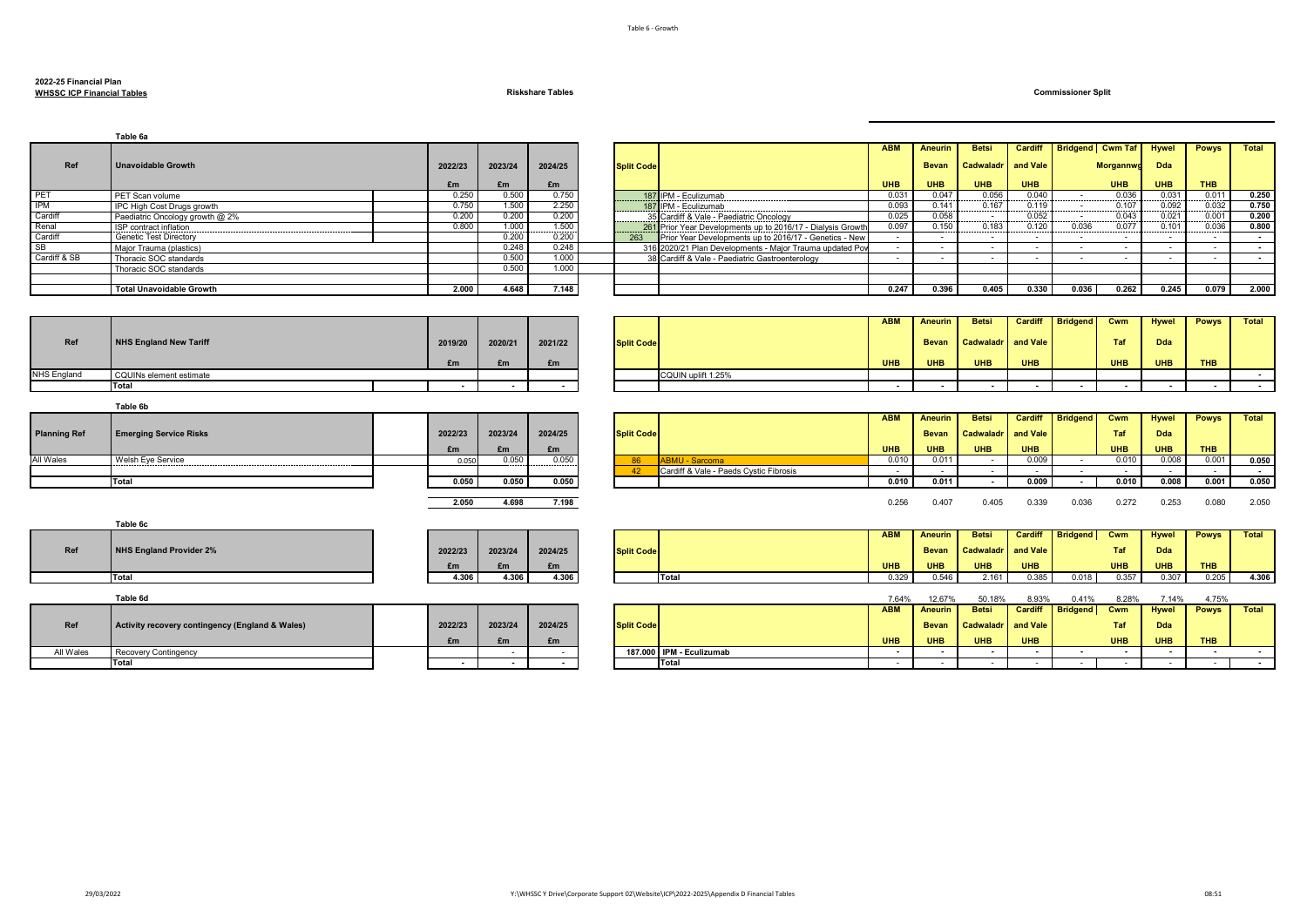## **2022-25 Financial Plan WHSSC ICP Financial Tables Riskshare Tables Commissioner Split**

**High Cost Drugs / Horizon Scanning**

|          | Table 7a                                          |         |         |         |            |                |              |            |                 |                  |              |              |              |
|----------|---------------------------------------------------|---------|---------|---------|------------|----------------|--------------|------------|-----------------|------------------|--------------|--------------|--------------|
|          |                                                   |         |         |         | <b>ABM</b> | <b>Aneurin</b> | <b>Betsi</b> | Cardiff    | <b>Bridgend</b> | <b>Cwm Taf</b>   | <b>Hywel</b> | <b>Powys</b> | <b>Total</b> |
| Ref      | Financial Framework- Growth Assessment:           | 2021/22 | 2022/23 | 2023/24 |            | <b>Bevan</b>   | Cadwaladr    | and Vale   |                 | <b>Morgannwg</b> | <b>Dda</b>   |              |              |
|          | <b>Horizon Scanning Evaluation</b>                | £m      | £m      | £m      | <b>UHB</b> | <b>UHB</b>     | <b>UHB</b>   | <b>UHB</b> |                 | UHB              | <b>UHB</b>   | <b>THB</b>   |              |
| Mandated | New NICE approvals                                | 2.000   | 4.00    | 6.000   | 0.248      | 0.375          | 0.446        | 0.317      | 0.092           | 0.192            | 0.246        | 0.084        | 2.000        |
| Velindre | Velindre Joint Commissioning group draft forecast |         |         |         |            |                |              |            |                 |                  |              |              |              |
|          | Total New NICE Mandated approvals                 | 2.000   | 4.000   | 6.000   | 0.248      | 0.375          | 0.446        | 0.317      | 0.092           | 0.192            | 0.246        | 0.084        | 2.000        |

| Table ra                                          |         |       |         |         |            |              |              |                |                 |                  |              |              |              |
|---------------------------------------------------|---------|-------|---------|---------|------------|--------------|--------------|----------------|-----------------|------------------|--------------|--------------|--------------|
|                                                   |         |       |         |         | <b>ABM</b> | Aneurin      | <b>Betsi</b> | <b>Cardiff</b> | <b>Bridgena</b> | <b>Cwm Tat</b>   | <b>Hywel</b> | <b>Powys</b> | <b>Total</b> |
| <b>Financial Framework- Growth Assessment:</b>    | 2021/22 |       | 2022/23 | 2023/24 |            | <b>Bevan</b> | Cadwalad     | and Vale       |                 | <b>Morgannwg</b> | <b>Dda</b>   |              |              |
| <b>Horizon Scanning Evaluation</b>                | £m      |       | £m      | £m      | <b>UHB</b> | <b>JHB</b>   | <b>UHB</b>   | <b>UHB</b>     |                 | <b>UHB</b>       | <b>UHB</b>   | <b>THB</b>   |              |
| New NICE approvals                                |         | 2.000 | 4.000   | 6.000   | 0.248      | 0.375        | 0.446        | 0.317          | 0.092           | 0.192            | 0.246        | 0.084        | 2.000        |
| Velindre Joint Commissioning group draft forecast |         |       |         |         |            |              |              |                |                 |                  |              |              |              |
| <b>Total New NICE Mandated approvals</b>          |         | 2.000 | 4.000   | 6.000   | 0.248      | 0.375        | 0.446        | 0.317          | 0.092           | 0.192            | 0.246        | 0.084        | 2.000        |

| --------                                      |         |         |                   |            |                |              |                |                 |            |              |              |              |
|-----------------------------------------------|---------|---------|-------------------|------------|----------------|--------------|----------------|-----------------|------------|--------------|--------------|--------------|
|                                               |         |         |                   | <b>ABM</b> | <b>Aneurin</b> | <b>Betsi</b> | <b>Cardiff</b> | <b>Bridgend</b> | Cwm        | <b>Hywel</b> | <b>Powys</b> | <b>Total</b> |
| <b>Financial Framework- Growth Assessment</b> | 2021/22 | 2022/23 | 2023/24           |            | <b>Bevan</b>   | Cadwaladr    | and Vale       |                 | <b>Taf</b> | <b>Dda</b>   |              |              |
| Velindre High Cost Drugs & NICE approvals     | £m      | £m      | £m                | <b>UHB</b> | <b>UHB</b>     | <b>UHB</b>   | <b>UHB</b>     |                 | <b>UHB</b> | <b>UHB</b>   | <b>THB</b>   |              |
|                                               |         |         | ----------------- |            |                |              |                |                 |            |              |              |              |
|                                               |         |         |                   |            |                |              |                |                 |            |              |              |              |
|                                               |         |         |                   |            |                |              |                |                 |            |              |              |              |
| Total Velindre Commissioning                  |         |         |                   |            |                |              |                |                 |            |              |              |              |
|                                               | 2.000   | 4.000   | 6.000             | 0.248      | 0.375          | 0.446        | 0.317          | 0.092           | 0.192      | 0.246        | 0.084        | 2.000        |
|                                               | 4.050   | 8.698   | 13.198            | 0.505      | 0.782          | 0.851        | 0.656          | 0.129           | 0.464      | 0.499        | 0.165        | 4.050        |

|     | Table 7b                                  |           |           |                          |            |                |                             |                      |                 |            |             |
|-----|-------------------------------------------|-----------|-----------|--------------------------|------------|----------------|-----------------------------|----------------------|-----------------|------------|-------------|
|     |                                           |           |           |                          | <b>ABM</b> | <b>Aneurin</b> | <b>Betsi</b>                | Cardiff              | <b>Bridgend</b> | Cwm        | <b>Hywe</b> |
| Ref | Financial Framework- Growth Assessment    | 2021/22   | 2022/23   | 2023/24                  |            | <b>Bevan</b>   | Cadwaladr                   | and Vale             |                 | Taf        | Dda         |
|     | Velindre High Cost Drugs & NICE approvals | £m        | £m        | £m                       | <b>UHB</b> | <b>UHB</b>     | <b>UHB</b>                  | <b>UHB</b>           |                 | <b>UHB</b> | UHE         |
|     |                                           |           |           |                          |            |                |                             |                      |                 |            |             |
|     |                                           |           |           |                          |            |                |                             |                      |                 |            |             |
|     |                                           |           |           |                          |            |                |                             |                      |                 |            |             |
|     | <b>Total Velindre Commissioning</b>       |           |           |                          |            |                |                             |                      |                 |            |             |
|     |                                           | 2.000     | 4.000     | 6.000                    | 0.248      | 0.375          | 0.446                       | 0.317                | 0.092           | 0.192      | 0           |
|     |                                           | $- - - -$ | $- - - -$ | $\overline{\phantom{a}}$ | $- - - -$  | $\sim$ $-\sim$ | $\sim$ $\sim$ $\sim$ $\sim$ | $\sim$ $\sim$ $\sim$ | $\sim$ $\sim$   | .          |             |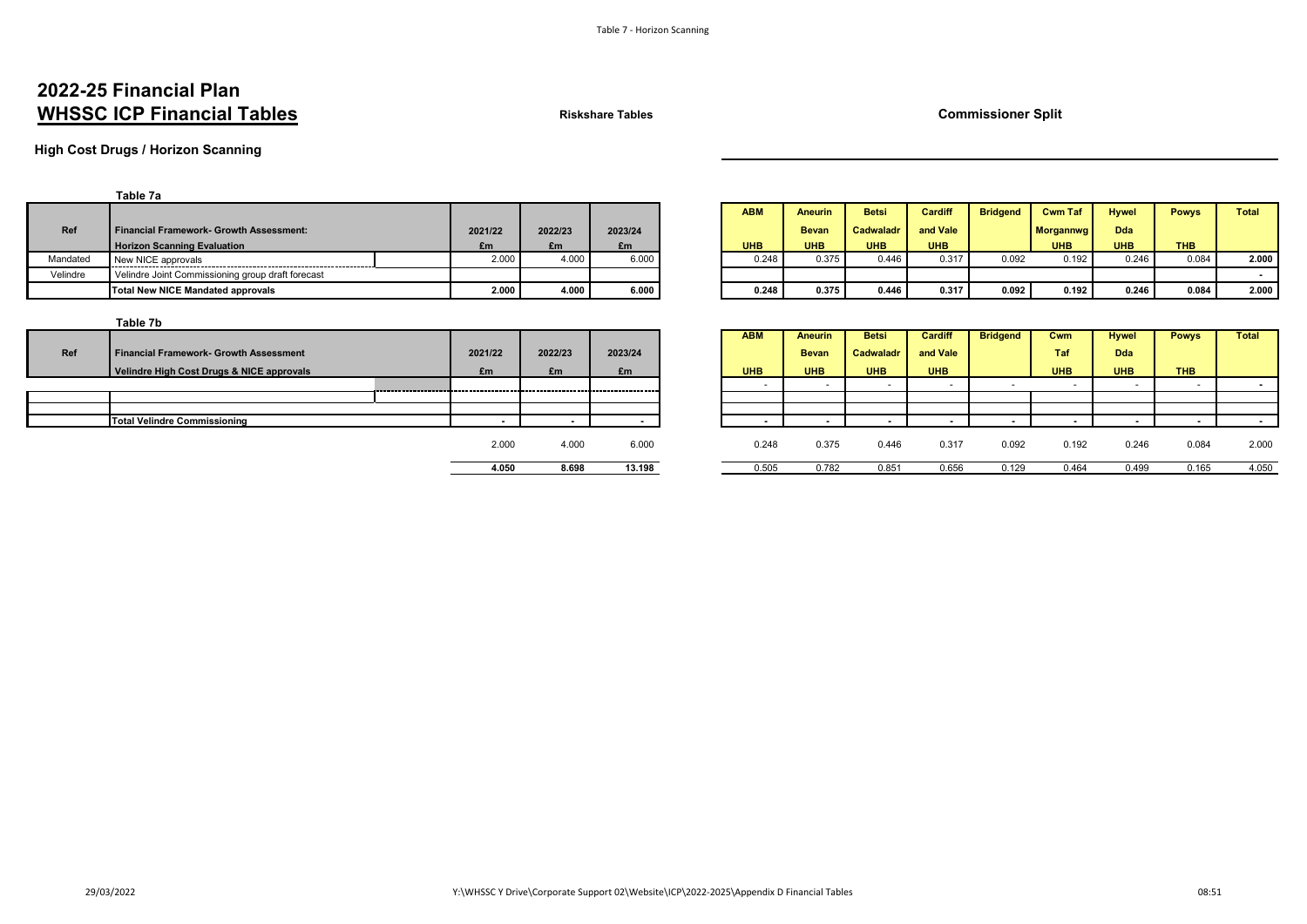## **2022-25 Financial Plan WHSSC ICP Financial Tables Riskshare Tables Commissioner Split**

#### **New Commissioned Services**

|             | Table 8                                 |         |         |         |                      |                                                                                             |            |              |              |                          |                                |                 |            |              |       |
|-------------|-----------------------------------------|---------|---------|---------|----------------------|---------------------------------------------------------------------------------------------|------------|--------------|--------------|--------------------------|--------------------------------|-----------------|------------|--------------|-------|
|             |                                         |         |         |         |                      |                                                                                             | <b>ABM</b> | Aneurin      | <b>Betsi</b> |                          | Cardiff Bridgend Cwm Taf Hywel |                 |            | <b>Powys</b> | Total |
| Ref         |                                         | 2022/23 | 2023/24 | 2024/25 | <b>Split</b><br>Code |                                                                                             |            | <b>Bevan</b> |              | <b>Cadwalad</b> and Vale |                                | <b>Morgannw</b> | <b>Dda</b> |              |       |
|             |                                         | £m      | £m      | £m      |                      |                                                                                             | <b>UHB</b> | <b>UHB</b>   | <b>UHB</b>   | <b>UHB</b>               |                                | <b>UHB</b>      | <b>UHB</b> | THB          |       |
| 8b          | <b>Strategic Priorities</b>             |         |         |         |                      |                                                                                             |            |              |              |                          |                                |                 |            |              |       |
| N & S Wales | Paediatric Strategy                     | 0.250   | 1.200   | 1.800   |                      | 2020/21 Plan Developments -<br>Major Trauma /<br>Thrombectomy<br>313 Population/South Wales | 0.045      | 0.062        | $\sim$       | 0.051                    | 0.011                          | 0.032           | 0.041      | 0.007        | 0.250 |
| N & S Wales | Spinal ODN (JC Priority)                | 0.100   |         |         |                      | 2020/21 Plan Developments -<br>Major Trauma /<br>Thrombectomy<br>313 Population/South Wales | 0.018      | 0.025        | $\sim$       | 0.020                    | 0.004                          | 0.013           | 0.017      | 0.003        | 0.100 |
| SB          | Major Trauma Network                    | 1.181   | 1.948   | 1.700   |                      | 2020/21 Plan Developments -<br>Major Trauma updated<br>316 Powys flow                       | 0.218      | 0.299        | $\sim$       | 0.245                    |                                | 0.203           | 0.198      | 0.017        | 1.181 |
| S Wales     | Neonatal Cot Review Capacity investment | 0.628   | 1.256   | 1.256   |                      | 2020/21 Plan Developments -<br>315 Neonatal Transport                                       | 0.104      | 0.126        | $\sim$       | 0.019                    |                                | 0.094           | 0.278      | 0.008        | 0.628 |
| S Wales     | Neonatal Cot Review - Tariff investment | 1.277   | 2.554   | 2.554   |                      |                                                                                             | 0.170      | 0.389        | $\sim$       | 0.283                    |                                | 0.289           | 0.030      | 0.116        | 1.277 |
|             | Intestinal Failure Review               |         |         |         |                      |                                                                                             |            |              |              |                          |                                |                 |            |              |       |
|             |                                         | 3.436   | 6.958   | 7.310   |                      |                                                                                             | 0.555      | 0.902        | $\sim$       | 0.619                    | 0.015                          | 0.631           | 0.564      | 0.150        | 3.436 |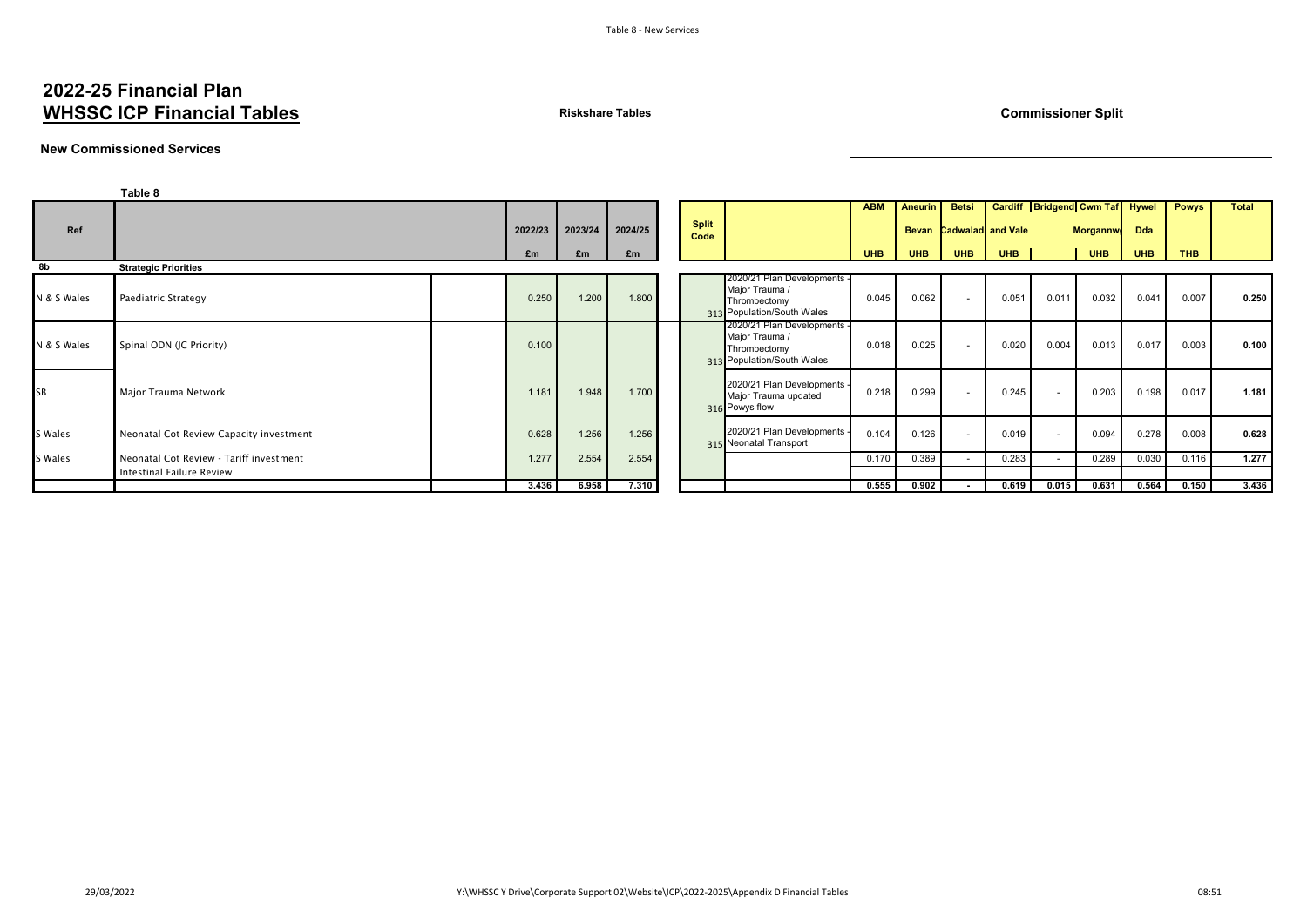## **WHSSC ICP Financial Tables Riskshare Tables Commissioner Split**

#### **Clinical Impact Schemes**

|                      | Table 9a                                 |                 |       |         |                      |                                                  |                          |                   |                                 |                |                                |                |                          |              |
|----------------------|------------------------------------------|-----------------|-------|---------|----------------------|--------------------------------------------------|--------------------------|-------------------|---------------------------------|----------------|--------------------------------|----------------|--------------------------|--------------|
| <b>CIAG</b>          |                                          |                 |       |         |                      |                                                  | <b>ABM</b>               | Aneurin           | <b>Betsi</b>                    |                | Cardiff Bridgend Cwm Taf Hywel |                | Powys '                  | <b>Total</b> |
| Mear<br><b>Score</b> | <b>Clinical Impact Assesment Schemes</b> | 2022/23 2023/24 |       | 2024/25 | <b>Split</b><br>Code |                                                  |                          |                   | <b>Bevan</b> Cadwaladr and Vale |                | <b>Morgannw</b>                | Dda            |                          |              |
|                      |                                          | £m              | £m    | £m      |                      |                                                  | <b>UHB</b>               | <b>UHB</b>        | <b>UHB</b>                      | <b>UHB</b>     | <b>UHB</b>                     | <b>UHB</b>     | <b>THB</b>               |              |
|                      | 23.01 ALAC Psychology                    | 0.039           | 0.078 | 0.078   | 75                   | ABMU - ALAC                                      | 0.005                    | 0.007             | 0.009                           | 0.006          | 0.006                          | 0.005          | 0.002                    | 0.039        |
|                      | 22.75 Neuropsychiatry                    | 0.102           | 0.716 | 1.023   | 58                   | Cardiff & Vale - Neuropsychiatry                 | 0.014                    | 0.024             | 0.002                           | 0.042          | 0.009                          | 0.008          | 0.003                    | 0.102        |
|                      | 21.04 Paediatric Orthopaedic Surgery     | 0.063           | 0.250 | 0.250   | 315                  | 2020/21 Plan Developments - Neonatal Transport   | 0.01                     | 0.016             |                                 | 0.013          | $0.01^{\circ}$                 | 0.010          | 0.002                    | 0.063        |
|                      | 20.71 Neurosurgery                       | 0.085           | 0.340 | 0.340   |                      | Cardiff & Vale - Neurosurgery                    | 0.013                    | 0.020             | 0.000                           | 0.019          | 0.020                          | 0.01           | 0.002                    | 0.085        |
|                      | 20.58 Inherited Cardiac Conditions - ICC | 0.090           | 0.360 | 0.360   | 328                  | 2022/23 Plan CIAG - Inherited Cardiac Conditions | 0.002                    | 0.02 <sup>2</sup> | 0.025                           | 0.018          | 0.016                          | 0.002          | 0.005                    | 0.090        |
|                      | 20.51 Prosthetic Service                 | 0.022           | 0.089 | 0.089   | 75                   | ABMU - ALAC                                      | 0.003                    | 0.004             | 0.005                           | 0.004          | 0.003                          | 0.003          | 0.001                    | 0.022        |
|                      | 20.25 Paediatric Spinal Surgery          | 0.014           | 0.058 | 0.058   | 315                  | 2020/21 Plan Developments - Neonatal Transport   | 0.003                    | 0.004             | $\sim$                          | 0.003          | 0.002                          | 0.002          | 0.000                    | 0.014        |
|                      | 20.25 Plastic Surgery                    | 0.064           | 0.127 | 0.127   | 70                   | <b>ABMU - Plastics</b>                           | 0.024                    | 0.009             | 0.000                           | 0.004          | 0.011                          | 0.013          | 0.002                    | 0.064        |
|                      | 19.97 Paediatric Pathology               | 0.133           | 0.133 | 0.133   | 327                  | 2022/23 Plan CIAG - Paediatric Pathology         | 0.013                    | $0.04^{\circ}$    | 0.001                           | 0.034          | 0.03 <sup>2</sup>              | 0.013          | 0.000                    | 0.133        |
|                      | 19.70 Children's Gastroenterology        | 0.011           | 0.011 | 0.011   | 103                  | <b>BCU - Cochlear Implants</b>                   | $\overline{\phantom{a}}$ |                   | 0.011                           | $\overline{a}$ |                                |                | $\overline{\phantom{a}}$ | 0.011        |
|                      | Total                                    | 0.623           | 2.161 | 2.468   |                      |                                                  | 0.088                    | 0.146             | 0.053                           | 0.143          | 0.109                          | $0.068$ $\mid$ | 0.016                    | 0.623        |

| <b>CIAG</b>  |                                                   |    |    |                         |                    |                                                    | <b>ABM</b>               | Aneurin Betsi            |                                |            |                          | Cardiff Bridgend Cwm Taf Hywel |            | <b>Powys</b>             | <b>Total</b> |
|--------------|---------------------------------------------------|----|----|-------------------------|--------------------|----------------------------------------------------|--------------------------|--------------------------|--------------------------------|------------|--------------------------|--------------------------------|------------|--------------------------|--------------|
| Mean         | <b>Clinical Impact Assesment Schemes</b>          |    |    | 2022/23 2023/24 2024/25 | opiit<br>$0 - 4 -$ |                                                    |                          |                          | <b>Bevan</b> Cadwaladrand Vale |            |                          | <b>Morgannw</b>                | <b>Dda</b> |                          |              |
| <b>Score</b> |                                                   | £m | £m | £m                      |                    |                                                    | UHB                      | <b>UHB</b>               | <b>UHB</b>                     | <b>UHB</b> |                          | <b>UHB</b>                     | <b>UHB</b> | <b>THB</b>               |              |
|              | 19.24 Paediatric Infectious Diseases              |    |    |                         | 323                | 2020/21 Plan Developments - South Wales            |                          |                          |                                |            |                          |                                |            |                          |              |
|              |                                                   |    |    |                         |                    | population                                         |                          |                          |                                |            |                          |                                |            |                          |              |
|              | 19.14 Mesothelioma                                |    |    |                         |                    | 329 2022/23 Plan CIAG - Cancer - All Wales         | . .                      |                          |                                |            |                          |                                |            | $\overline{\phantom{a}}$ |              |
|              | 19.04 ALAS Eye                                    |    |    |                         |                    | 91 BCU - ALAS                                      | $\overline{\phantom{a}}$ |                          | $\overline{\phantom{a}}$       |            |                          |                                |            | $\overline{\phantom{a}}$ |              |
|              | 18.96 Paediatric Endocrinology Nursing            |    |    |                         | 35                 | Cardiff & Vale - Paediatric Oncology               |                          |                          |                                |            |                          |                                |            |                          |              |
|              | 18.84 Neonatal Nurse                              |    |    |                         |                    | 315 2020/21 Plan Developments - Neonatal Transport |                          |                          |                                |            |                          |                                |            |                          |              |
|              | 18.81   Thoracic Surgery                          |    |    |                         |                    | Cardiff & Vale - Thoracic Surgery                  | . .                      |                          |                                |            |                          |                                |            |                          |              |
|              | 18.51 ALAS Seating                                |    |    |                         | 19                 | Cardiff & Vale - ALAS                              | . .                      |                          |                                |            |                          |                                |            |                          |              |
|              | 17.58 Clinical Immunology                         |    |    |                         | 31                 | Cardiff & Vale - Clinical Immunology               |                          | $\overline{\phantom{a}}$ |                                |            |                          |                                |            |                          |              |
|              | 17.22 Prolonged Disorders of Consciousness (PDOC) |    |    |                         | 49                 | Cardiff & Vale - Long-Term Ventilation             | . .                      | $\overline{\phantom{a}}$ |                                |            | $\overline{\phantom{a}}$ |                                | $\sim$     |                          |              |
|              | <b>Total</b>                                      |    |    |                         |                    | $\blacksquare$                                     | $\overline{\phantom{a}}$ |                          |                                |            |                          |                                |            |                          |              |

#### **Prioritisation Panel 2021**

 **Table 9c** 

|       |                                                 |       |                 |         |                      |                                    | <b>ABM</b> | Aneurin           | <b>Betsi</b>                   |            | Cardiff Bridgend | Cwm        | <b>Hywel</b> | <b>Powys</b> | <b>Total</b> |
|-------|-------------------------------------------------|-------|-----------------|---------|----------------------|------------------------------------|------------|-------------------|--------------------------------|------------|------------------|------------|--------------|--------------|--------------|
| Score | New Prioritisation                              |       | 2022/23 2023/24 | 2024/25 | <b>Split</b><br>Code |                                    |            |                   | <b>Bevan</b> Cadwaladrand Vale |            |                  | Taf        | Dda          |              |              |
|       |                                                 | £m    | £m              | £m      |                      |                                    | UHB        | <b>UHB</b>        | <b>UHB</b>                     | <b>UHB</b> |                  | <b>UHB</b> | <b>UHB</b>   | <b>THB</b>   |              |
|       | 32.86 Selective Dorsal Rhizotomy                | 0.230 | 0.230           | 0.230   | 184                  | <b>IPM - ECMO</b>                  | 0.029      | 0.043             | 0.051                          | 0.036      |                  | 0.033      | 0.028        | 0.010        | 0.230        |
|       | 30.36 Corneal cross                             | 0.030 | 0.099           | 0.099   | 183                  | IPM - NCA / IPFR / Prior Approvals | 0.003      | 0.007             | 0.006                          | 0.004      |                  | 0.004      | 0.002        | 0.003        | 0.030        |
|       | 30.16 ECMO as a bridge to lung transplant       | 0.240 | 0.240           | 0.048   | 184                  | IPM - ECMO                         | 0.030      | 0.045             | 0.054                          | 0.038      |                  | 0.034      | 0.029        | 0.010        | 0.240        |
|       | 29.38 Transcranial magnetic resonance           | 0.037 | 0.124           | 0.124   | 184                  | IPM - ECMO                         | 0.005      | 0.007             | 0.008                          | 0.006      |                  | 0.005      | 0.005        | 0.002        | 0.037        |
|       | 27.39 Bevacizumab for vestibular schwannoma     | 0.074 | 0.246           | 0.246   | 184                  | <b>IPM - ECMO</b>                  | 0.009      | 0.014             | 0.016                          | 0.012      |                  | 0.010      | 0.009        | 0.003        | 0.074        |
|       | 27.36 Dexrazoxane for preventing cardiotoxicity | 0.006 | 0.021           | 0.021   | 184                  | <b>IPM - ECMO</b>                  | 0.001      | 0.00 <sup>2</sup> | 0.001                          | 0.001      |                  | 0.001      | 0.001        | 0.000        | 0.006        |
|       | Total                                           | 0.617 | 0.961           | 0.769   |                      |                                    | 0.076      | 0.117             | 0.137                          | 0.097      |                  | 0.087      | 0.074        | 0.028        | 0.617        |
|       |                                                 |       |                 |         |                      |                                    |            |                   |                                |            |                  |            |              |              |              |
|       |                                                 | 0.617 | 0.961           | 0.769   |                      |                                    | 0.076      | 0.117             | 0.137                          | 0.097      |                  | 0.087      | 0.074        | 0.028        | 0.617        |